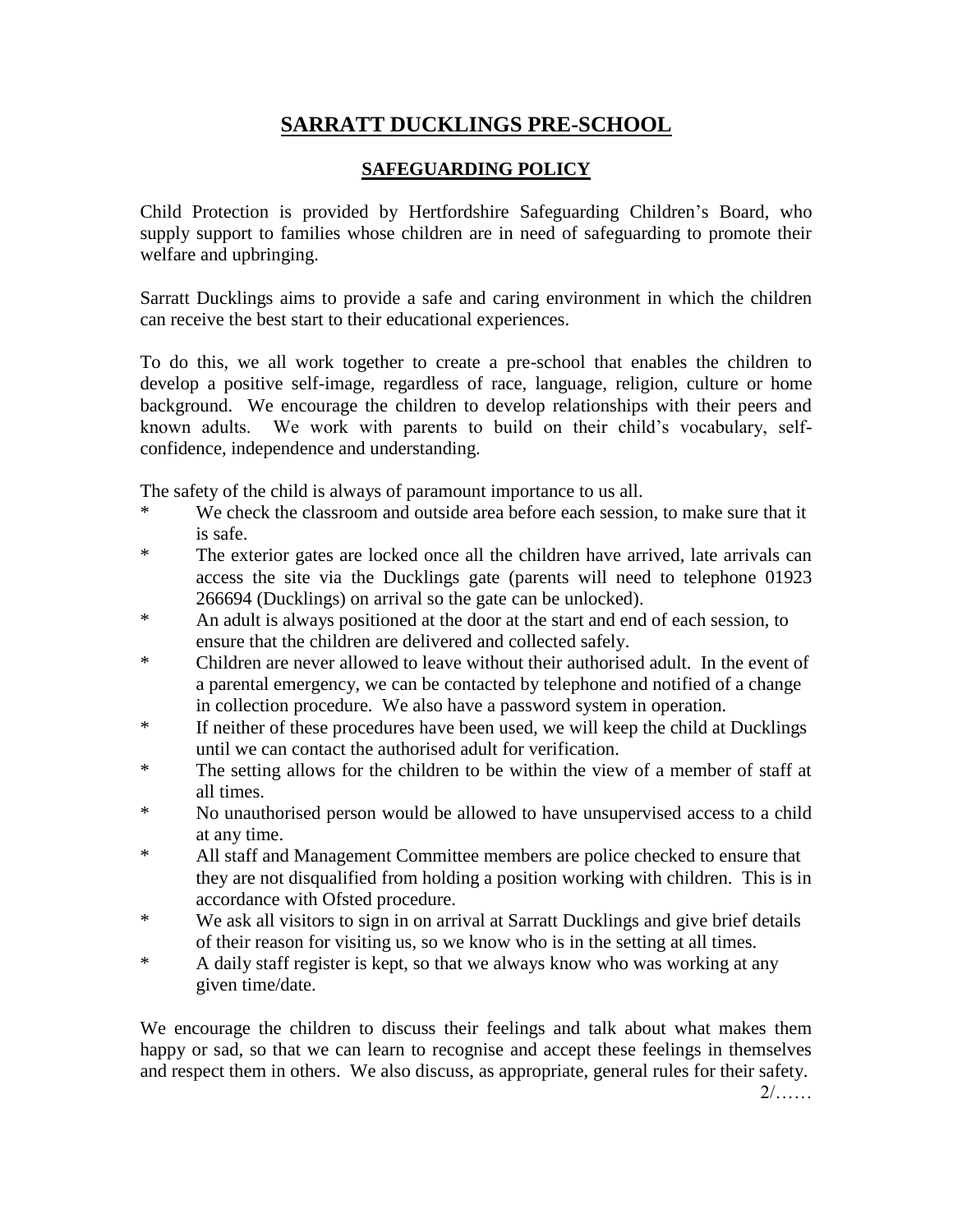If a child arrives at Sarratt Ducklings with injuries, the staff would:

- Ensure that, if necessary, immediate medical attention was given.
- \* Ask the parent/carer how the injuries occurred.
- \* Make a written record, including diagrams and explanations given. This information may be needed to give full information to Social Services, if a referral is necessary.
- \* Notify the person in charge of the setting.

If it is suspected that the injuries are caused as a result of assault or neglect, the person in charge will notify:

The Safeguarding Children's Board.

We notify our registration authority, Ofsted, of any incident or accident and any changes in our arrangements, which affect the well-being of children.

If during conversation or other contact with the child we have cause to suspect abuse, either physical, emotional, sexual or neglect, we will:

- \* Listen to the child but **not** question them.
- Comfort and reassure them that they are not responsible and that action will be taken.
- \* Follow this disclosure up appropriately, in accordance with the board.
- \* Write down the exact wording used by the child, or what causes our concern about the child's safety. This information would include the child's name, age and address.
- \* Write down the name of the person to whom the concern was reported and the time, then sign and date the information.

This information would then be shares with:

- The person in charge of the setting who would contact:
	- The Safeguarding Children's Board who will offer support and advice wherever possible, but they are not responsible for conducting enquiries into the allegation/suspicion.

Once a child has been referred, they and the board will make an assessment of the child's needs.

If an allegation was made against a member of staff or volunteer in the setting, this would be treated in the same way as one against any other person.

Parents are the first point of contact. If a suspicion of abuse is recorded, they are informed at the same time as the report is made, except where the guidance of the local Safeguarding Children's Board does not allow this. This is usually in a case where the parent is likely to be the abuser. In these cases, the investigating officers will inform the parents.